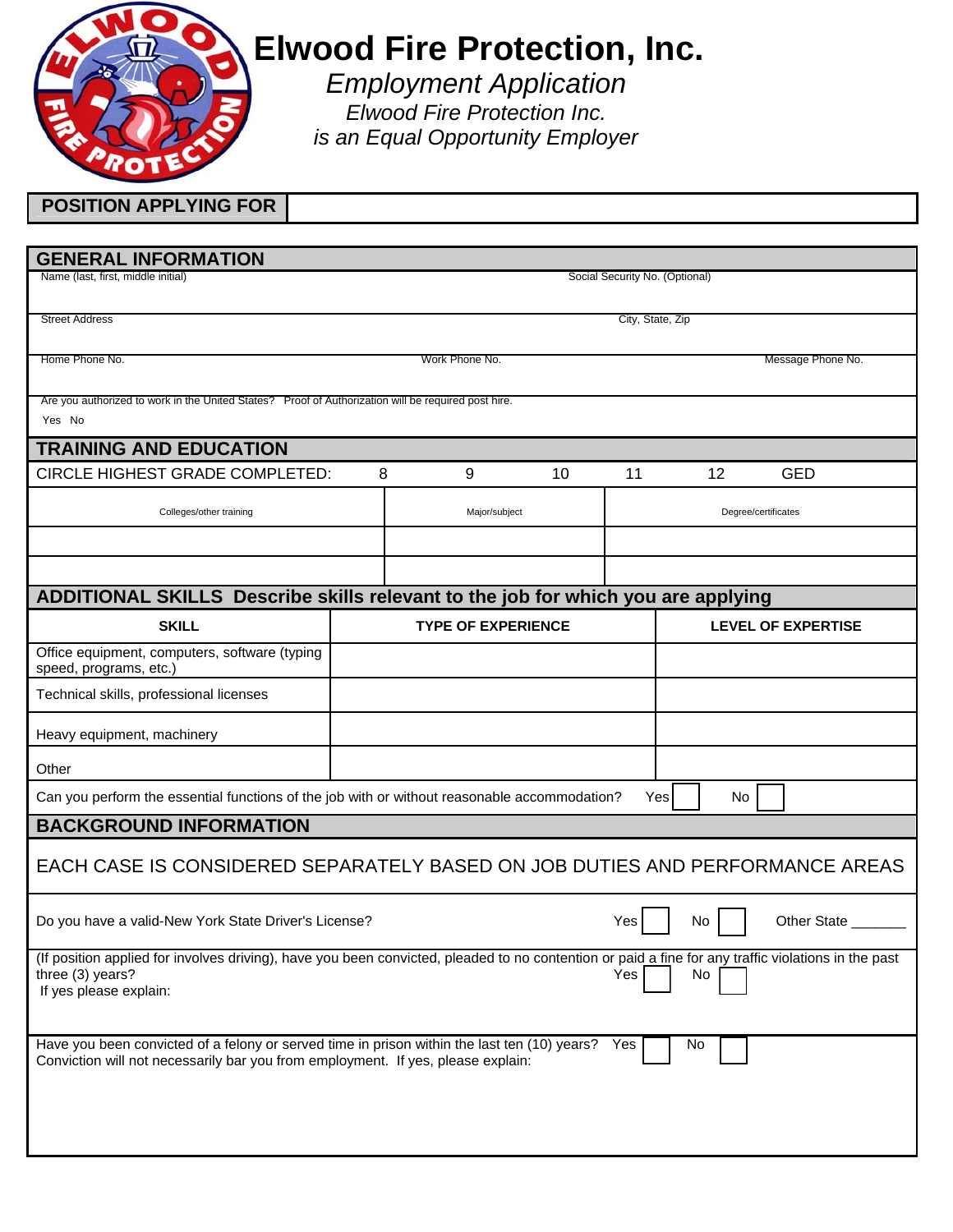| How/where did you hear about the position for which you are applying? (Check one)                                                                                                                                                                            |                            |  |                                            |                 |                                                |     |  |  |
|--------------------------------------------------------------------------------------------------------------------------------------------------------------------------------------------------------------------------------------------------------------|----------------------------|--|--------------------------------------------|-----------------|------------------------------------------------|-----|--|--|
| Friend or relative<br>Newspaper ad<br>Which?                                                                                                                                                                                                                 |                            |  | _______ City employee<br>City job bulletin |                 | <b>Employment Security</b><br>City job hotline |     |  |  |
| <b>EMPLOYMENT HISTORY</b>                                                                                                                                                                                                                                    |                            |  |                                            |                 |                                                |     |  |  |
| Beginning with your present or most recent employment, list your employment history. Include self-employment, military service, volunteer experience and<br>periods of unemployment. The following sections MUST be completed even if a resume is submitted. |                            |  |                                            |                 |                                                |     |  |  |
| Employer                                                                                                                                                                                                                                                     |                            |  | Employed from:                             |                 |                                                | To: |  |  |
| Address:                                                                                                                                                                                                                                                     |                            |  | Supervisor                                 |                 |                                                |     |  |  |
| Phone                                                                                                                                                                                                                                                        | Hours worked/week          |  |                                            | Starting salary |                                                |     |  |  |
| Position                                                                                                                                                                                                                                                     |                            |  | Last salary                                |                 |                                                |     |  |  |
| Primary duties                                                                                                                                                                                                                                               |                            |  |                                            |                 |                                                |     |  |  |
| Number of employees<br>May we contact this employer<br>supervised by you                                                                                                                                                                                     |                            |  | Supervisor's<br>phone                      |                 |                                                |     |  |  |
| Reason for leaving                                                                                                                                                                                                                                           |                            |  |                                            |                 |                                                |     |  |  |
| Employer                                                                                                                                                                                                                                                     |                            |  | Employed from:                             |                 |                                                | To: |  |  |
| Address:                                                                                                                                                                                                                                                     |                            |  | Supervisor                                 |                 |                                                |     |  |  |
| Phone                                                                                                                                                                                                                                                        | Hours worked/week          |  |                                            | Starting salary |                                                |     |  |  |
| Position                                                                                                                                                                                                                                                     |                            |  | Last salary                                |                 |                                                |     |  |  |
| Primary duties                                                                                                                                                                                                                                               |                            |  |                                            |                 |                                                |     |  |  |
| Number of employees<br>May we contact this employer                                                                                                                                                                                                          |                            |  | Supervisor's                               |                 |                                                |     |  |  |
|                                                                                                                                                                                                                                                              | supervised by you<br>phone |  |                                            |                 |                                                |     |  |  |
| Reason for leaving                                                                                                                                                                                                                                           |                            |  |                                            |                 |                                                |     |  |  |
| Employer                                                                                                                                                                                                                                                     |                            |  | Employed from:<br>To:                      |                 |                                                |     |  |  |
| Address:                                                                                                                                                                                                                                                     |                            |  | Supervisor<br>Starting salary              |                 |                                                |     |  |  |
|                                                                                                                                                                                                                                                              | Hours worked/week<br>Phone |  |                                            |                 |                                                |     |  |  |
| Position<br>Last salary<br>Primary duties                                                                                                                                                                                                                    |                            |  |                                            |                 |                                                |     |  |  |
| Number of employees<br>May we contact this employer                                                                                                                                                                                                          |                            |  | Supervisor's                               |                 |                                                |     |  |  |
| supervised by you                                                                                                                                                                                                                                            |                            |  | phone                                      |                 |                                                |     |  |  |
| Reason for leaving                                                                                                                                                                                                                                           |                            |  |                                            |                 |                                                |     |  |  |
| Employed from:<br>Employer                                                                                                                                                                                                                                   |                            |  |                                            |                 |                                                | To: |  |  |
| Address:<br>Supervisor                                                                                                                                                                                                                                       |                            |  |                                            |                 |                                                |     |  |  |
| Hours worked/week<br>Phone                                                                                                                                                                                                                                   |                            |  | Starting salary                            |                 |                                                |     |  |  |
| Position<br>Last salary                                                                                                                                                                                                                                      |                            |  |                                            |                 |                                                |     |  |  |
| Primary duties                                                                                                                                                                                                                                               |                            |  |                                            |                 |                                                |     |  |  |
| Number of employees<br>May we contact this employer<br>supervised by you                                                                                                                                                                                     |                            |  |                                            |                 | Supervisor's<br>phone                          |     |  |  |
| Reason for leaving                                                                                                                                                                                                                                           |                            |  |                                            |                 |                                                |     |  |  |